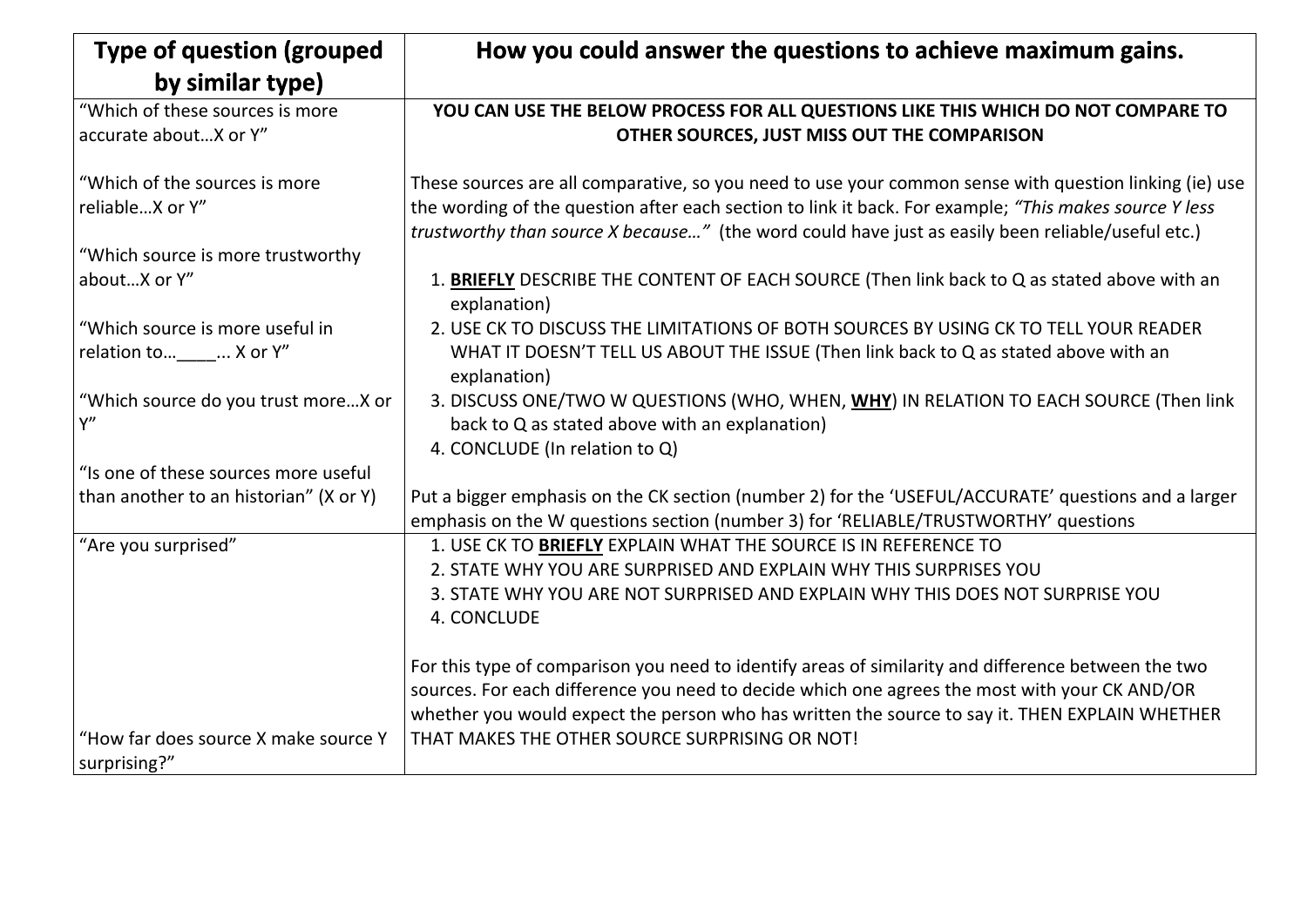| $\vert$ "Why do these give such | <b>BRIEFLY DESCRIBE SIMILARITIES AND EXPLAIN WHY THEY ARE SIM</b><br>1. |
|---------------------------------|-------------------------------------------------------------------------|
| different views about"          | IN SOME WAYS BASED ON ONE/TWO W QUESTIONS (WHO, WHEN, W                 |
| "How similar are these two      | USE CK TO EXPAND ON SOURCE CONTENT IF POSSIBLE                          |
| sources in their views          | <b>BRIEFLY DESCRIBE DIFFERENCES AND EXPLAIN WHY THEY MAY BE</b><br>2.   |
| about"                          | DIFFERENT BASED ON ONE/TWO W QUESTIONS (WHO, WHEN, WHY)                 |
|                                 | CONCLUDE ABOUT HOW SIMILAR/DIFFERENT AND WHY<br>3.                      |
| "How far does source X prove    | <b>BRIEFLY DISCUSS AREAS OF DISAGREEMENT BETWEEN SOURCES.</b><br>1.     |
| source Y wrong"                 | EXPLAIN WHICH SOURCE IS MORE ACCURATE BY CONTRASTING TH<br>2.           |
|                                 | AGAINST YOUR CK (THEN EXPLAIN WHETHER THIS MEANS X PROVES Y             |
|                                 | <b>WRONG OR NOT!)</b>                                                   |
|                                 | DISCUSS ONE/TWO W QUESTIONS (WHO, WHEN, WHY) AND<br>3.                  |
|                                 | WHETHER SOURCE X OR Y IS MORE RELIABLE (AND THEREFORE WHET              |
|                                 | X PROVES Y WRONG OR NOT)                                                |
|                                 | <b>CONCLUDE</b><br>4.                                                   |
| "How far does source X help     | <b>BRIEFLY DESCRIBE THE CONTENT OF SOURCE X</b><br>1.                   |
| you to understand why JOE       | <b>BRIEFLY DESCRIBE THE CONTENT OF SOURCE Y</b><br>2.                   |
| <b>BLOGGS wrote source Y"</b>   | DISCUSS THE AUTHORS OF BOTH SOURCES, WHY THEY WROTE TH<br>3.            |
|                                 | SOURCE AND IF THEY ARE CONNECTED IN ANY WAY OR SHARE A SIMIL            |
|                                 | <b>INTEREST</b>                                                         |
|                                 | CONCLUDE HOW MUCH SOURCE X HELPS US UNDERSTAND WHY J<br>4.              |
|                                 | <b>BLOGGS WROTE SOURCE Y.</b>                                           |

## JNDERSTAND WHY JOE

### **HY THEY WROTE THEIR** AY OR SHARE A SIMILAR

EN, WHY) AND D THEREFORE WHETHER

AND WHY **ETWEEN SOURCES.** BY CONTRASTING THIS MEANS X PROVES Y

**WHY THEY ARE SIMILAR NS (WHO, WHEN, WHY).**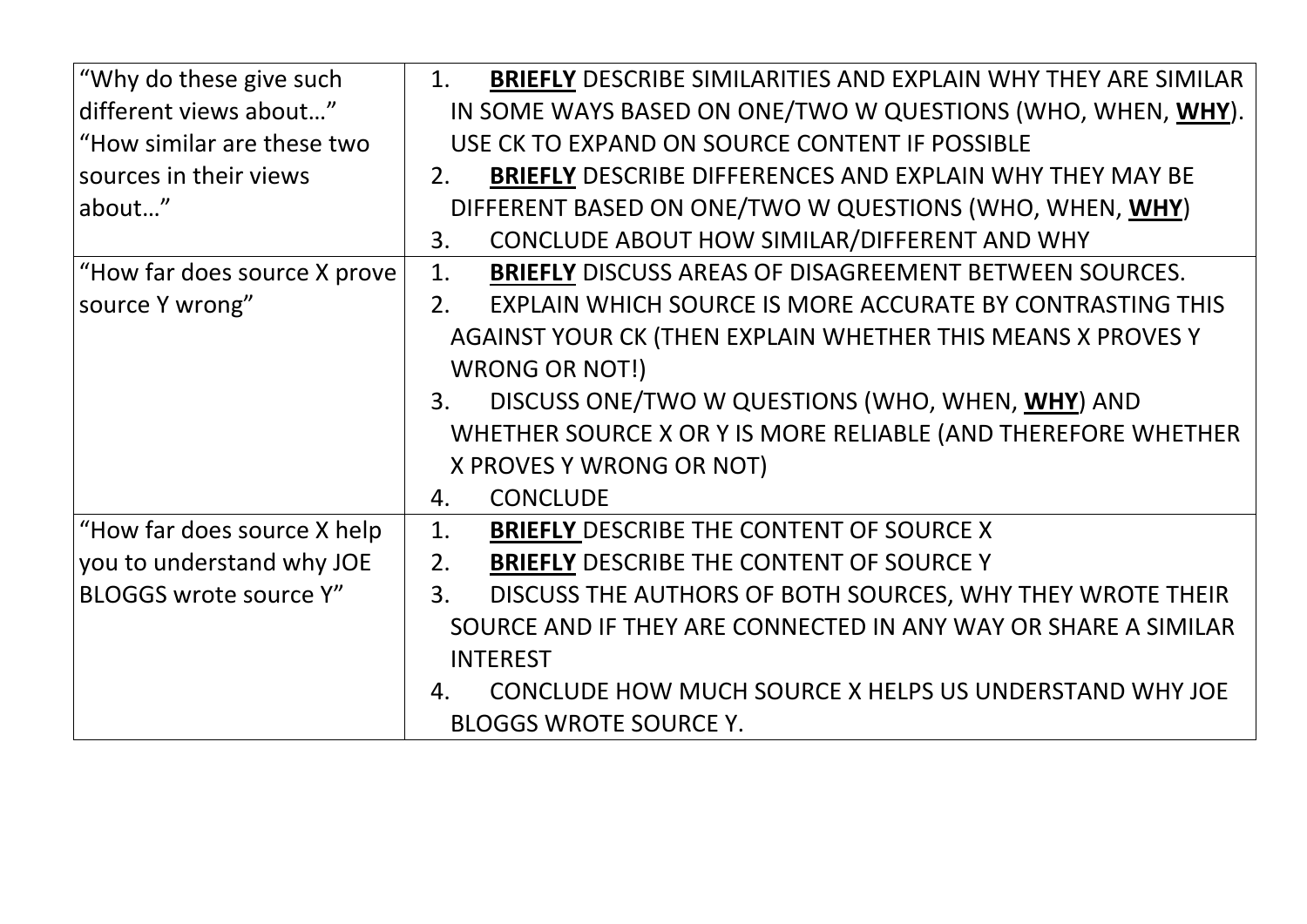### HOW TO STRUCTURE OVERLAP QUESTIONS FROM P1 AND P2

### **MESSAGE OF:**

- 1. SAY MESSAGE
- 2. SUPPORT BY EXPLAINING 2 x SOURCE DETAILS
- 3. USE CK TO EXPLAIN FURTHER

### **WHY PUBLISHED:**

- 1. SAY WHY PUBLISHED
- 2. EXPLAIN SITUATION AT TIME USING CK AND LINK TO WHY AUTHOR WOULD WANT TO PUBLISH AT THAT TIME
- 3. EXPLAIN HOW SD REFLECTS THIS

### **HOW USEFUL:**

- 1. EXPLAIN WHY IT IS USEFUL BASED ON WHAT SOURCE SHOWS
- 2. DISCUSS W QUESTIONS AND WHETHER THAT MAKES IT USEFUL OR NOT
- 3. USE CK TO DEMONSTRATE LIMITATED USE OF SOURCE (WHAT IT DOESN'T SHOW US)